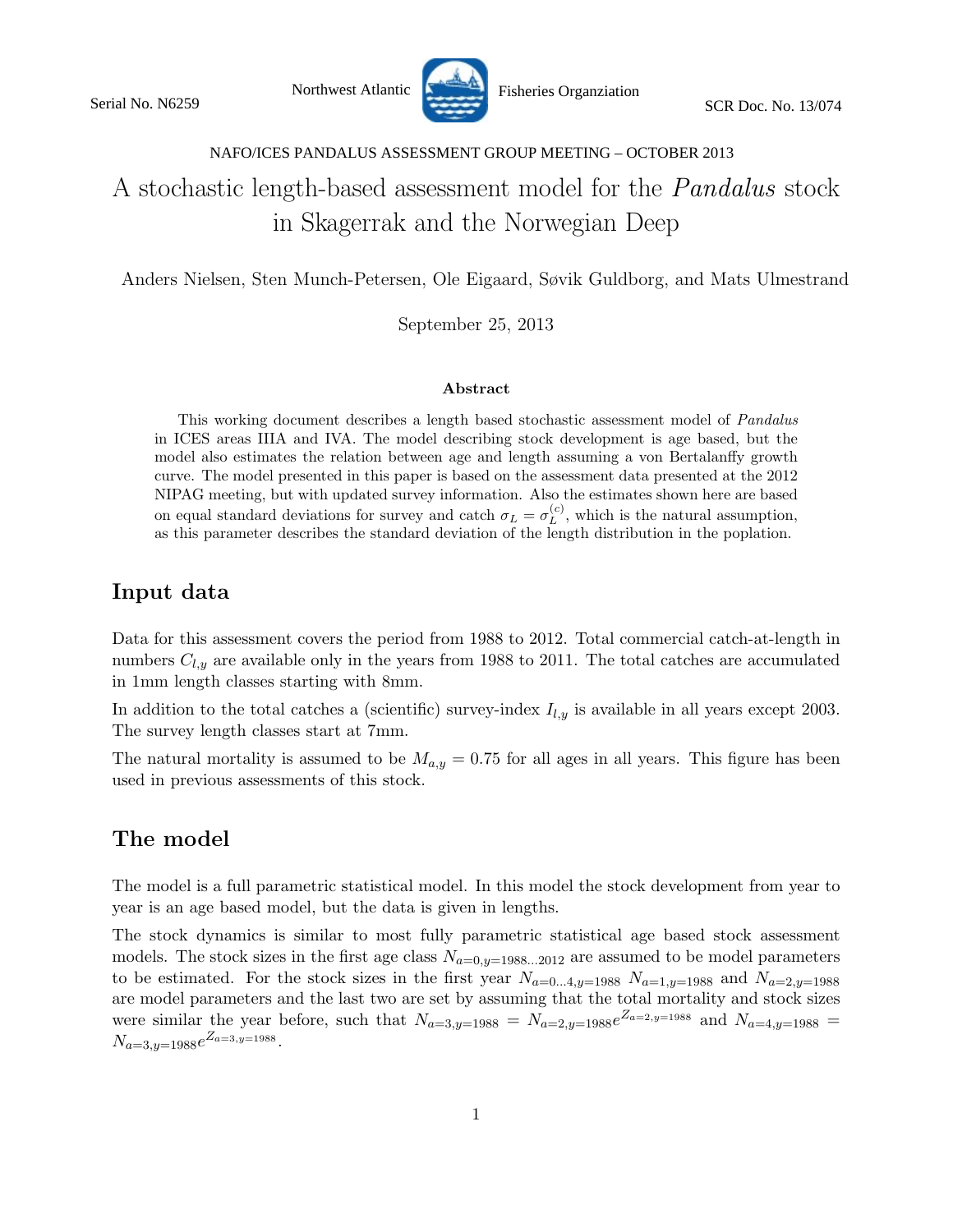A multiplicative model is assumed for the age specific fishing mortalities  $F_{a,y} = F_a F_y$ . Further, to ensure that the model is identifiable, it is assumed that  $F_{a=2} = F_{a=3} = F_{a=4}$ . The total mortality is defined as  $Z_{a,y} = M_{a,y} + F_{a,y}$ .

Having defined the total mortality Z and the marginal stock sizes, all other stock sizes  $N_{a,y}$  can be calculated successively by the stock equation  $N_{a+1,y+1} = N_{a,y}e^{-Za,y}$ .

The relationship between age and length is assumed to follow the Von Bertalanffy growth function

$$
L(a) = L_{\infty} - (L_{\infty} - L_0)e^{-ka}
$$

Where  $L_{\infty}$ , and k are model parameters to be estimated describing the average length of an old individual and the growth rate respectively.  $L_0$  is a model parameter describing individual length at age zero and is fixed to zero in this model. The length distribution of a year old fish are assume to be normally distributed with a mean given by the Von Bertalanffy growth function and a standard deviation estimated by the model. This normal distribution would more logically be assumed on the log-scale, this was attempted, but found too unstable in this model.

The data are observed commercial catch-at-length  $C_{l,y}$  and survey catch-at-length  $I_{l,y}$ , for a number of length groups  $g_1, \ldots, g_n$ .

The expected number of fish caught by the survey in a length group  $g_i$  can be computed by:

$$
\widehat{I_{g_i,y}} = \sum_{a=0}^{4} \left( \Phi \left( \frac{\text{upper}(g_i) - L(a + \tau)}{\sigma_L} \right) - \Phi \left( \frac{\text{lower}(g_i) - L(a + \tau)}{\sigma_L} \right) \right) Q(a) N_{a,y} e^{-Z_{a,y}\tau}
$$

In this equation the term  $Q(a)N_{a,y}e^{-Z_{a,y}\tau}$  is recognized as the expected number caught from age group a, if  $\tau$  is the time of year where the survey is conducted, and  $Q(a)$  is the survey catchability for age group a. The remaining large parenthesis computes what fraction of lengths at age  $a+\tau$  that are within length group  $g_i$ . Here  $\Phi$  is the distribution function for a standard normal distribution, lower(g<sub>i</sub>) and upper(g<sub>i</sub>) are the lower and upper limits defining the length group  $g_i$ .  $L(a + \tau)$  is, according to the Von Bertalanffy growth function the mean length at age  $a + \tau$  and  $\sigma_L$  is the corresponding standard deviation. Finally, the lengths in  $g_i$  from all age groups are summed.

It is slightly more difficult to compute the expected commercial catch in each specified length group, since this is not taken at a specific time, but throughout the entire year, while the individuals are growing. Here it is assumed that fishing occurs uniformly in time within each year.

Computing the expected total catch in each length group is done be stepping through the year in sufficiently small steps (here 10 per year). In each step the fraction with lengths in the length group  $g_i$  of the total catch from that step is added up. With 10 steps define  $\Delta t = 1/10$ , then:

$$
\widehat{C_{g_i,y}} = \sum_{s=1}^{10} \sum_{a=0}^{4} \left( \Phi \left( \frac{\text{upper}(g_i) - L(a + (s - 0.5) \Delta t)}{\sigma_L^{(c)}} \right) - \Phi \left( \frac{\text{lower}(g_i) - L(a + (s - 0.5) \Delta t)}{\sigma_L^{(c)}} \right) \right).
$$
  

$$
\frac{F_{a,y}}{Z_{a,y}} (1 - e^{-Z_{a,y} \Delta t}) N_{a + (s-1) \Delta t, y}
$$

Here the last term is recognized as the catch equation applied in each step, and the first term is computing what fraction has lengths within length group  $g_i$ .

The remaining part of the model is the observation error which is assumed to be independent normally distributed with separate variance parameters for total catches and for survey catches, see figure 1.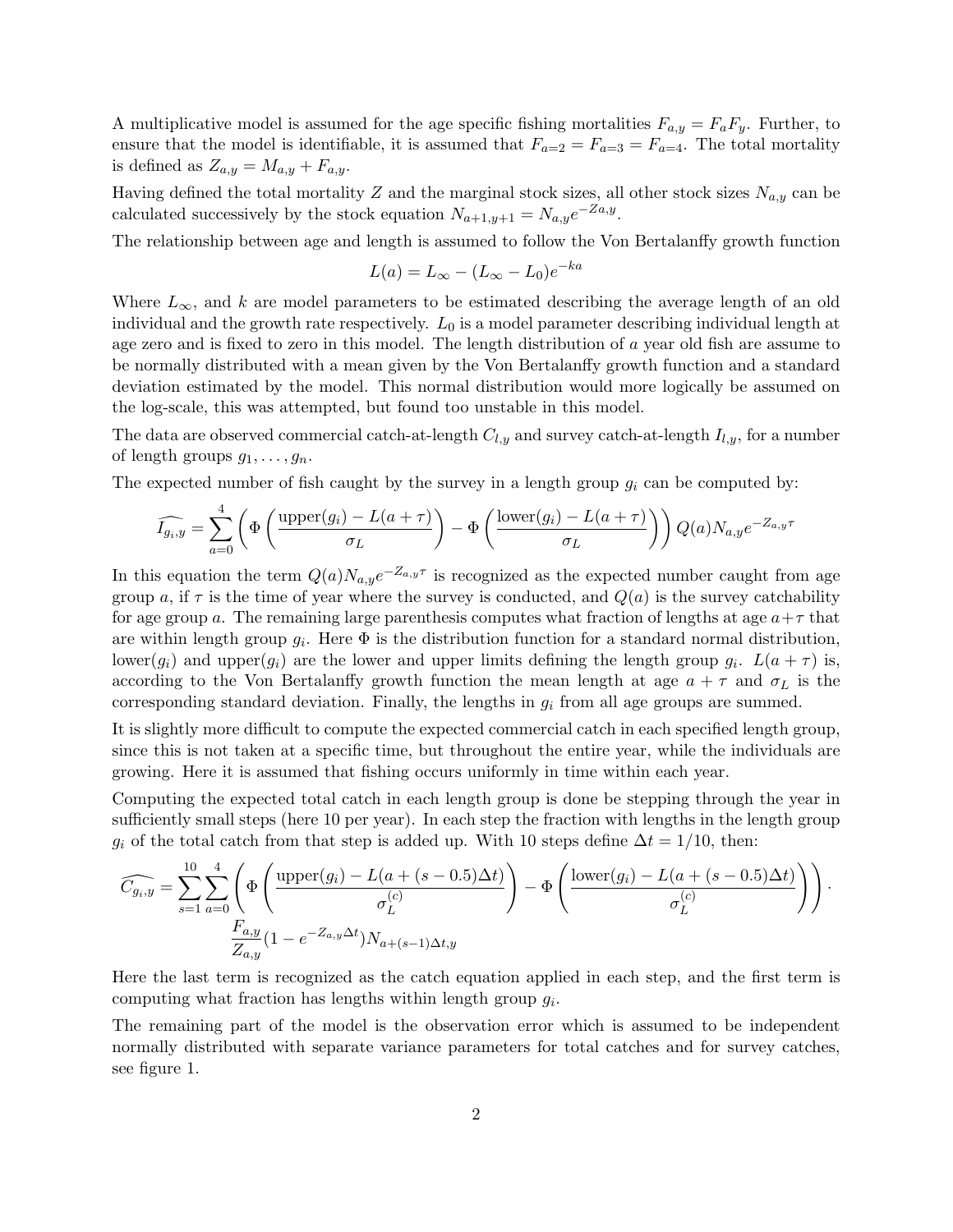

Figure 1: Yield per recruit and reference point calculation example

#### Example calculating reference points

The model is able to produce full stock numbers at age, fishing mortality at age, and as such normal calculations of reference points can also be conducted. As an example the calculation of  $F_{0,1}$  is illustrated here.

The yield per recruit curve must be calculated, which should not be based on the plus group selected for the assessment model, as the cohort need to be followed to the end. The maximum age was set to 20, which should be more than enough. The fishing selectivity at age  $F_a$  was set as estimated by the model and extended to maximum age by setting the selectively equal to selectivity at age 4 for all ages above 4. The average proportion mature over the last 15 years was used, and set to 1 for ages above 4. The natural mortality was extended by setting it equal age 4 for all ages above 4. The weights-at-ages are calculated via the estimated length at age relationship (details to be updated).

Having extended all the variables that determinate the cohort development, a yield is computed for a number of different levels of  $\overline{F}_{2-3}$ , here the levels 0,0.01,0.02,...,2.0 were chosen, and the yield was plotted against  $\overline{F}_{2-3}$ . Finally, the point on the yield per recruit curve, where the slope is 10% of its initial slope (at  $\overline{F}_{2-3} = 0$ ), is identified.

#### Example calculating forecasts

Following the estimated stock numbers at age and fishing mortality at age it is possible to carry out normal short term forecasts. An example the calculation is shown here. The stock status at the end of the final assessment year (here 2011) is used as the starting point.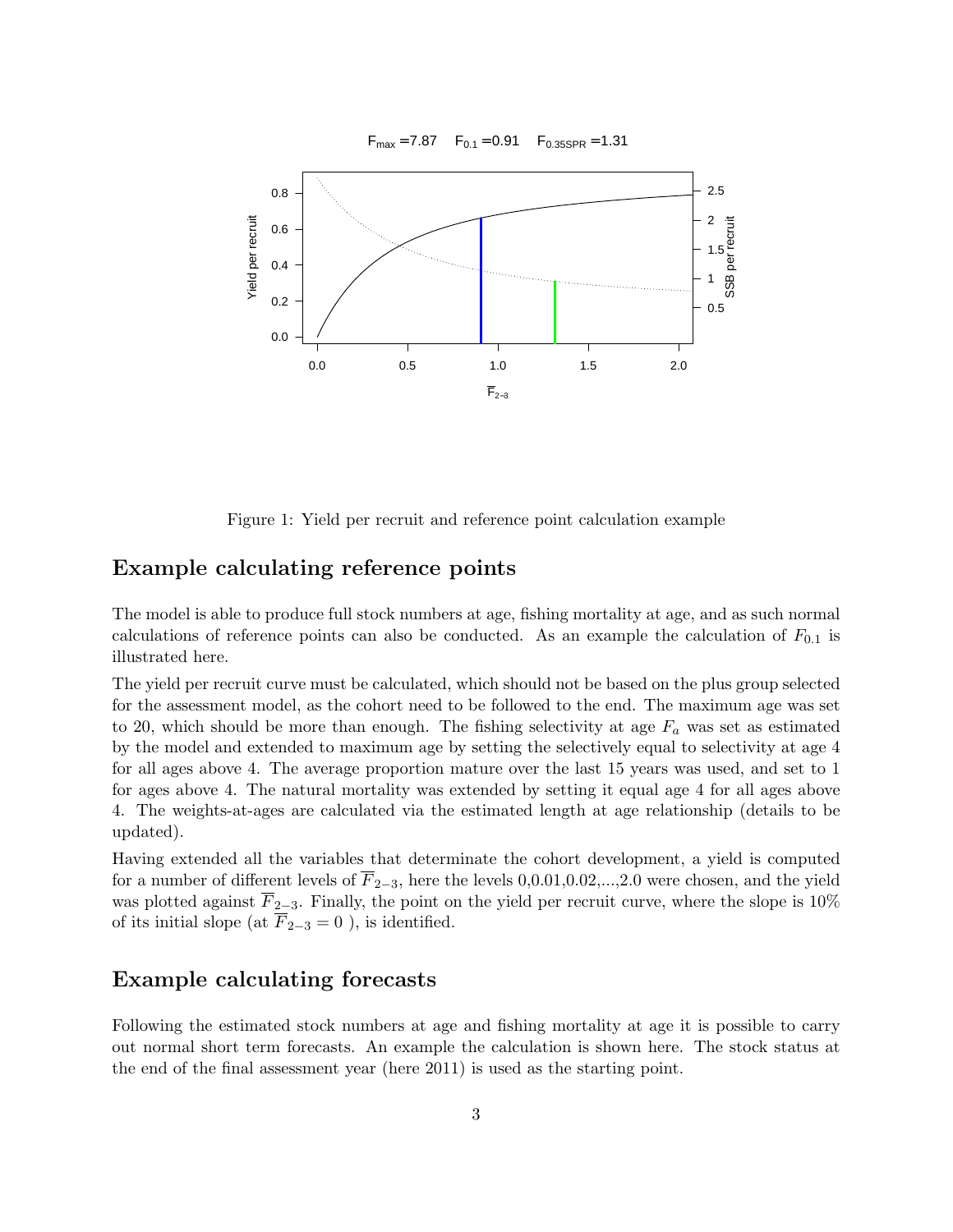

Figure 2: Short term forecast example calculation

To forecast different stock options assumptions about the level of the future recruitment is needed. For this example the median of the last 7 years was used, since there is no obvious stock-recruitment relationship. For a future stock weights, catch weights, proportion mature and natural mortality, an average of the last three years (2009-2011) was used.

Consider now the scenario, where fishing is set to be the same in the three following years. For the first forecast year (2012) the recruitment is set to the median described above, and following the fishing and natural mortalities each N-at-age is updated one step ahead from the previous year. The catch and SSB is calculated. This is repeated three times.

#### 1 Stockassessment.org

All details about the model, its code, and the results can be found at http://www.stockassessment.org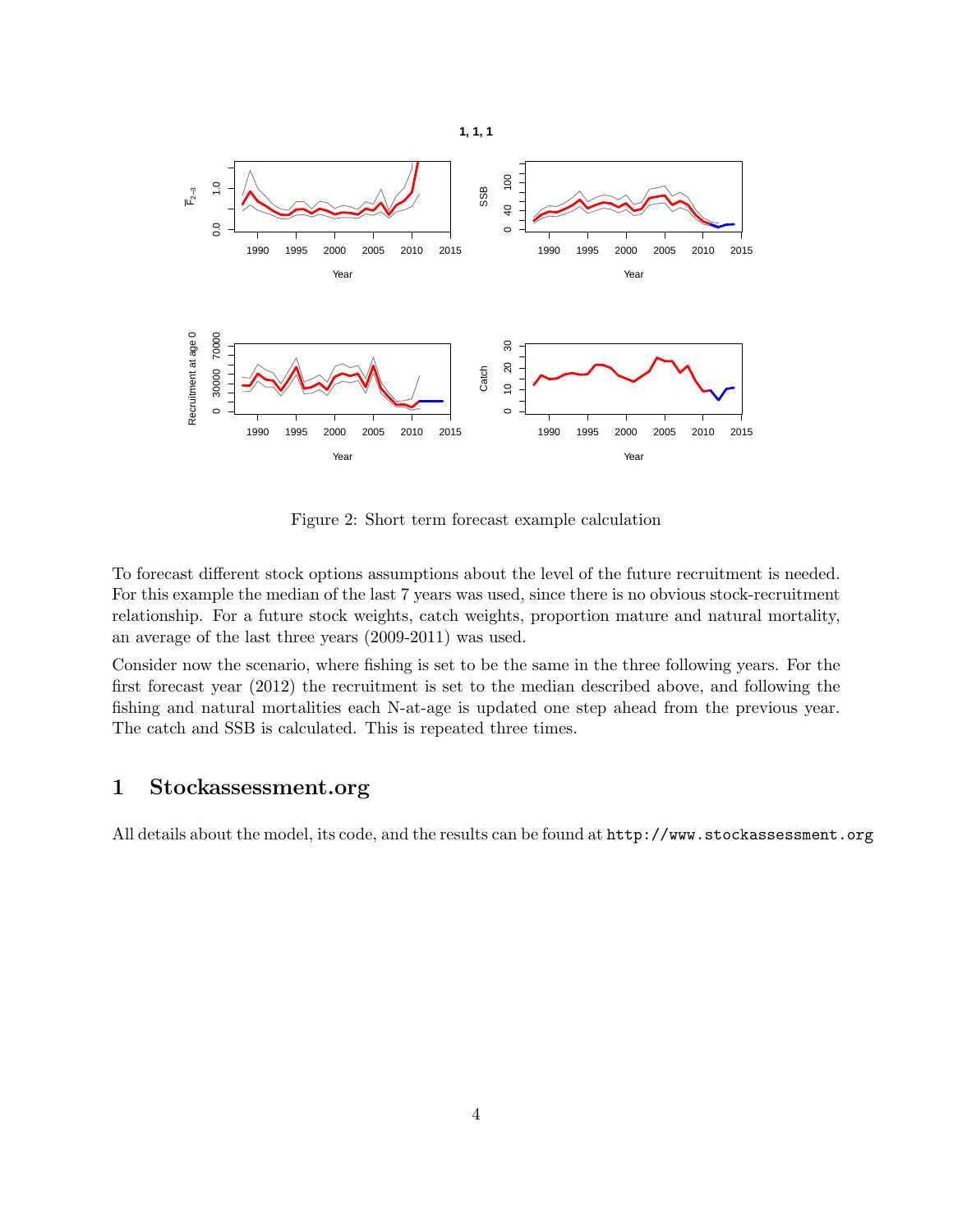# Results

| $\operatorname{Year}$ | $F_{2-3}$  | $_{\rm SSB}$ |
|-----------------------|------------|--------------|
| 1988                  | 0.62       | 18.9         |
| 1989                  | $0.94\,$   | 32.1         |
| 1990                  | 0.69       | 38.7         |
| 1991                  | 0.58       | 37.1         |
| 1992                  | 0.46       | 43.9         |
| 1993                  | $\rm 0.36$ | 51.8         |
| 1994                  | 0.36       | 64.3         |
| 1995                  | 0.5        | 45.6         |
| 1996                  | 0.5        | 52.5         |
| 1997                  | 0.4        | 58.2         |
| 1998                  | 0.51       | 56.3         |
| 1999                  | 0.46       | 48           |
| $2000\,$              | $\rm 0.37$ | 56.5         |
| 2001                  | 0.42       | 40.3         |
| 2002                  | 0.41       | 44.3         |
| 2003                  | 0.37       | 67.6         |
| 2004                  | 0.51       | 70.6         |
| $2005\,$              | $0.47\,$   | 73.2         |
| $2006\,$              | 0.66       | 52.7         |
| 2007                  | 0.36       | 61.4         |
| $2008\,$              | 0.6        | $53.4\,$     |
| 2009                  | 0.7        | 31.9         |
| $2010\,$              | $0.91\,$   | 17.7         |
| 2011                  | 1.84       | 11.6         |
| 2012                  | NΑ         | 5.6          |

Table 1: Yearly estimates of  $\overline{F}_{2-3}$  and Spawning stock biomass.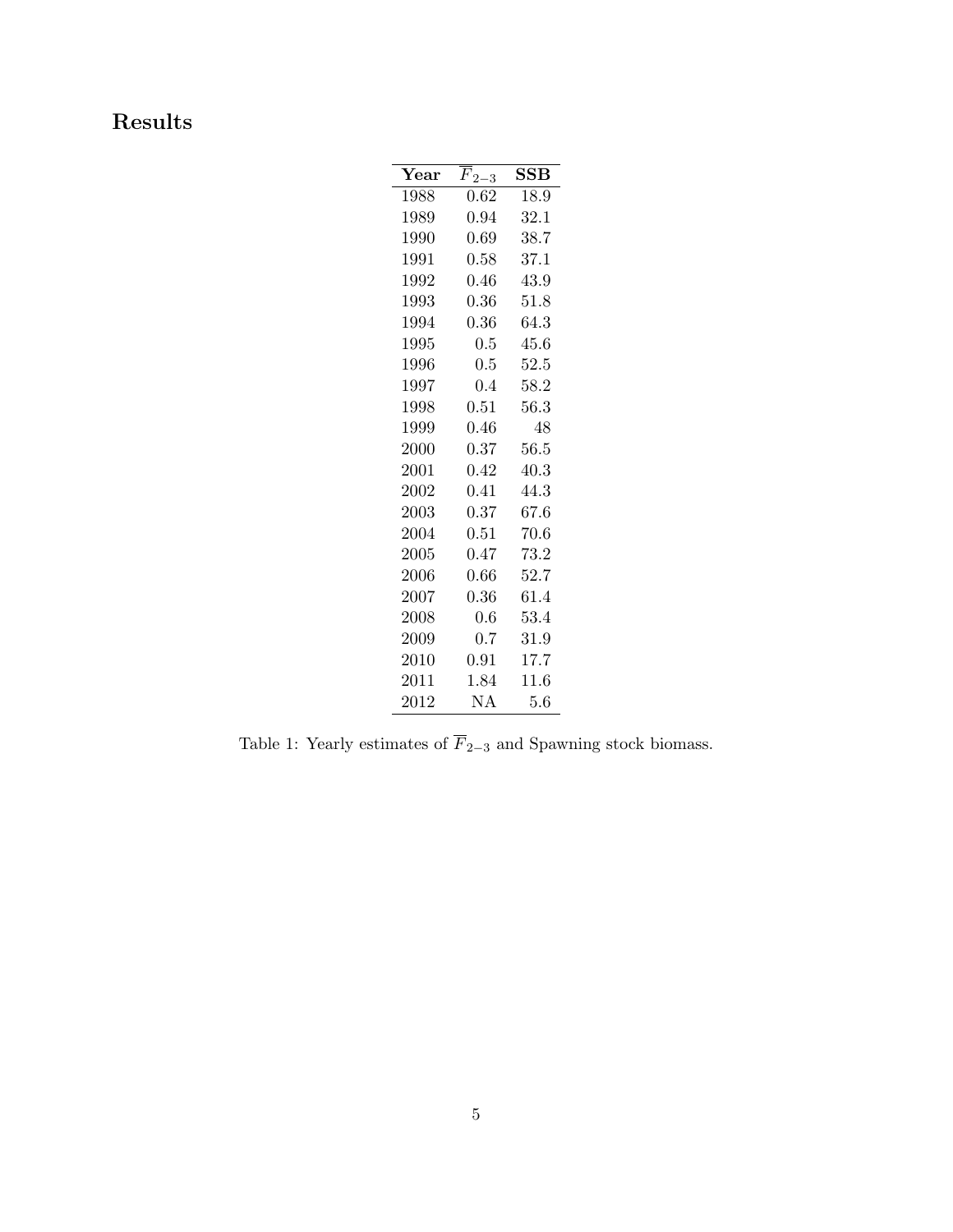

Figure 3: The estimated relation between age and length.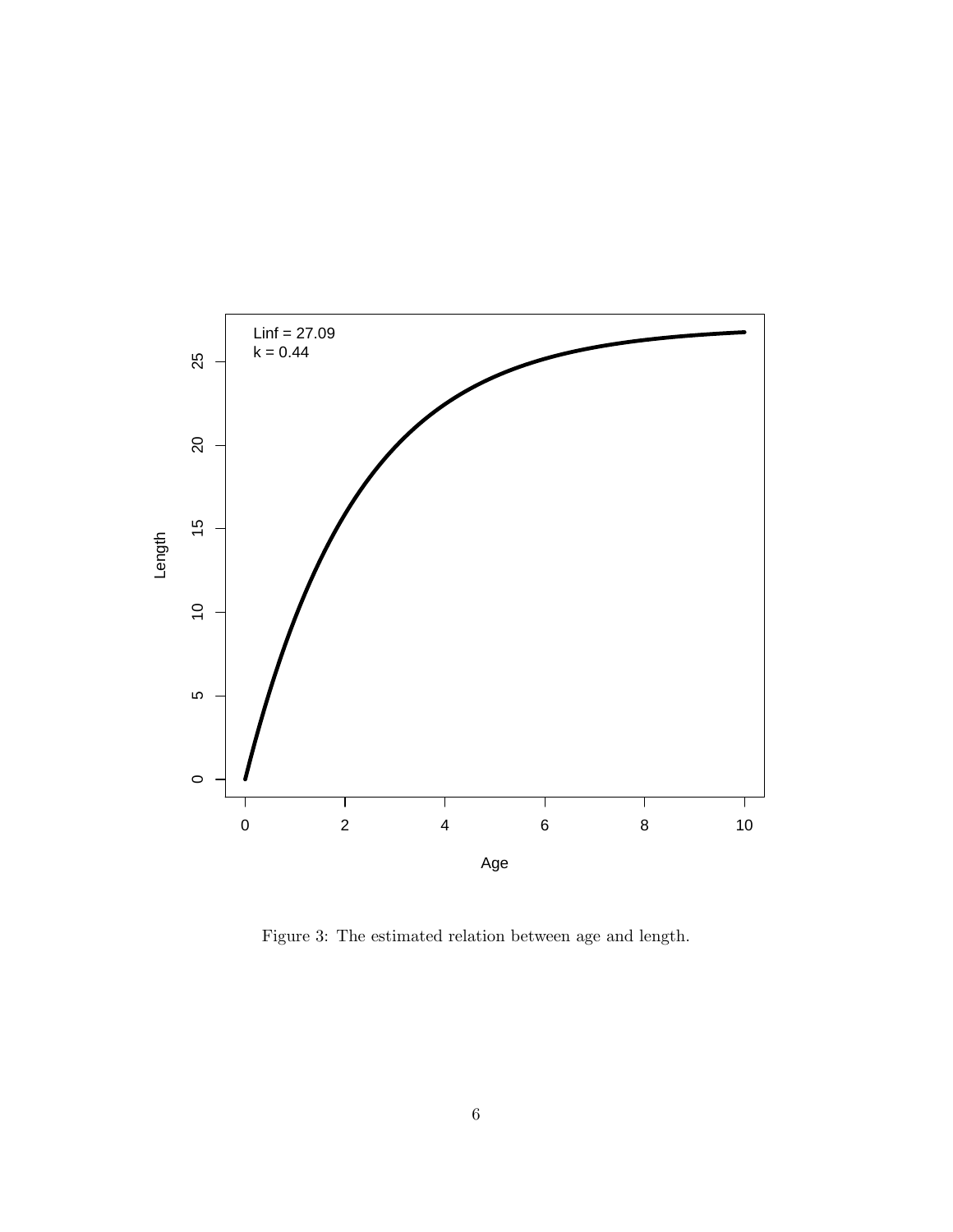

Figure 4: The length observations from surveys (red) and from total catches (black).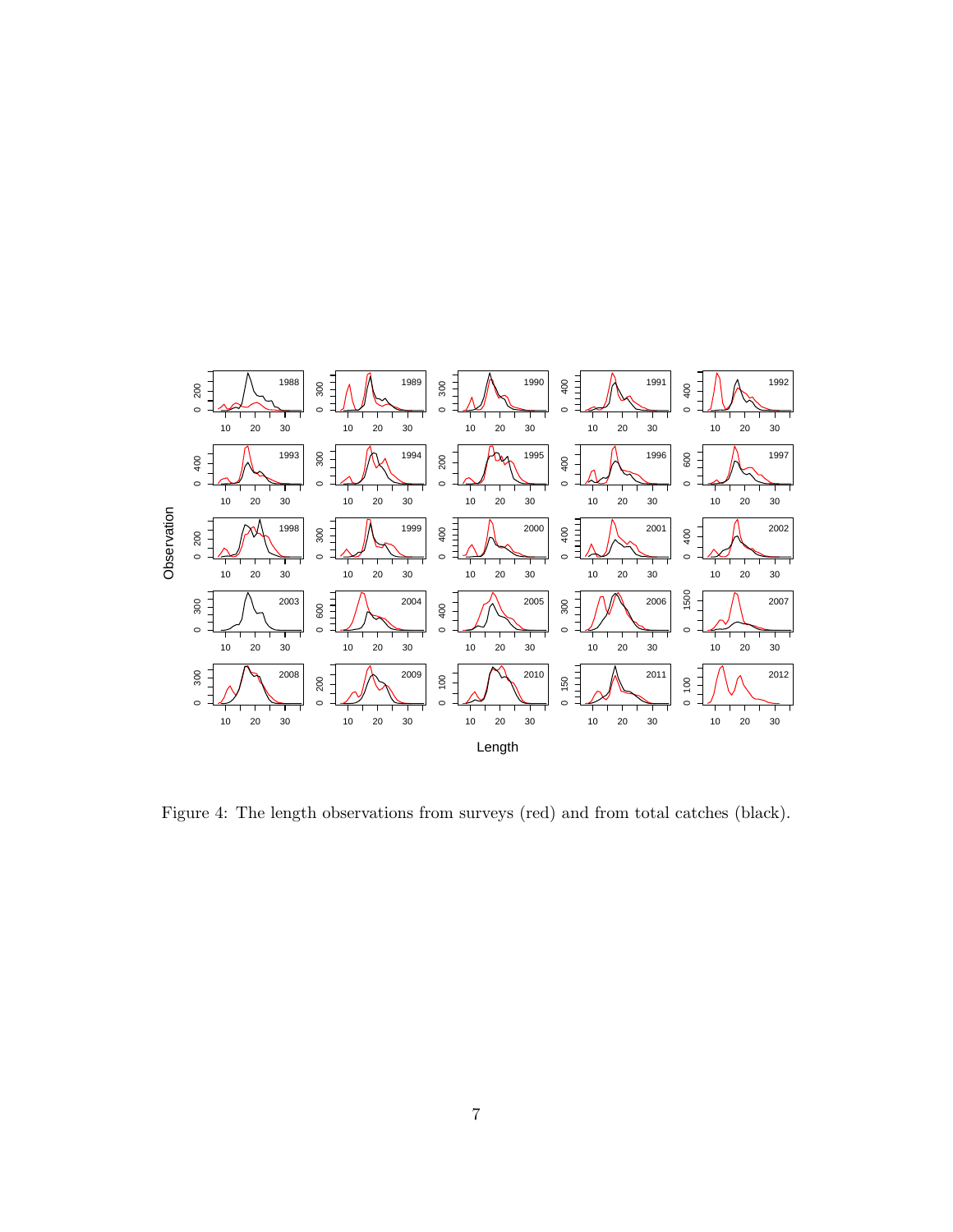

Figure 5: The length observations from survey (red circles) and total catches (black circles) on top of the predicted length distributions from survey (red lines) and total catches (black lines).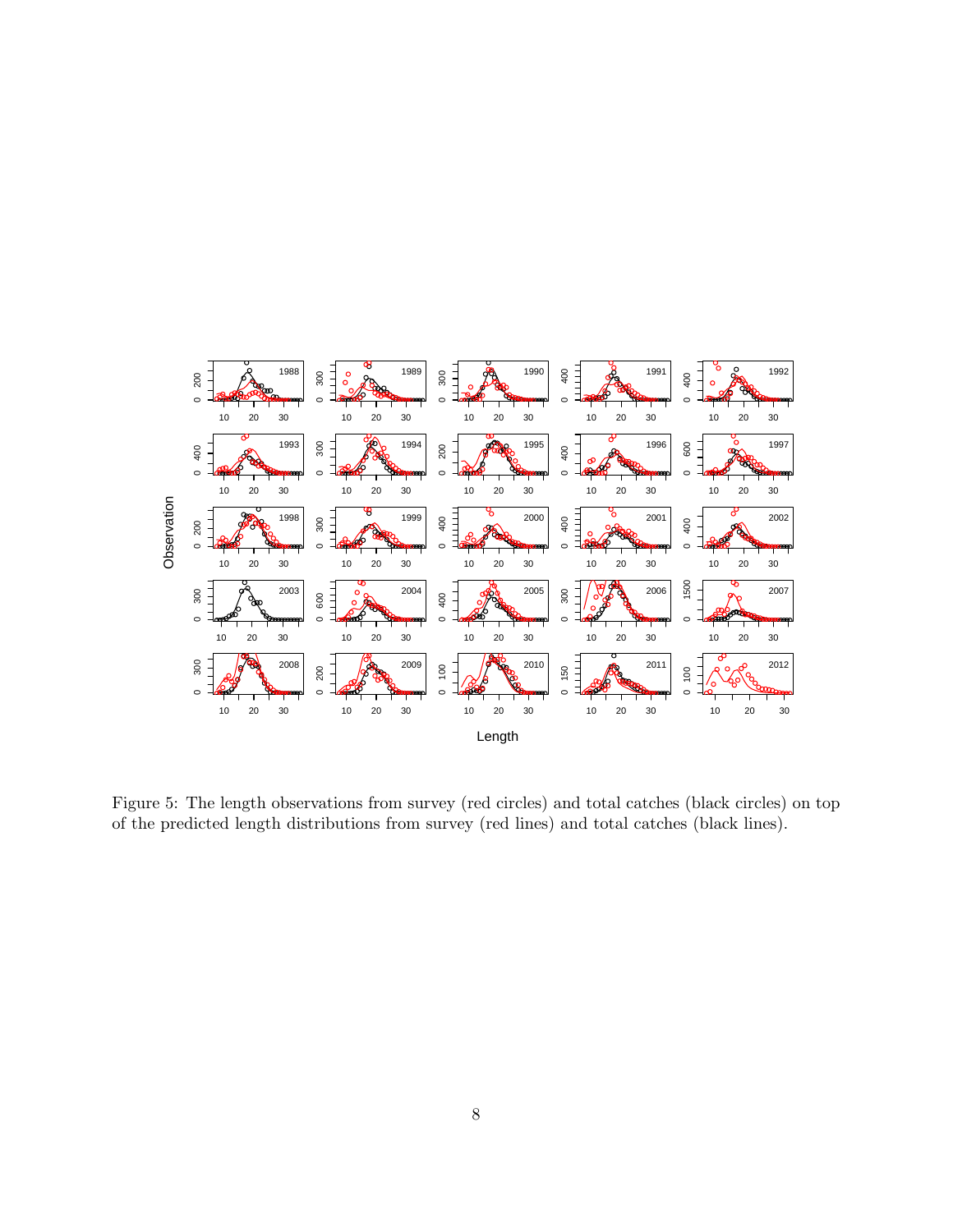

Figure 6: The estimated fishing mortalities (red) compared to results from production model (green)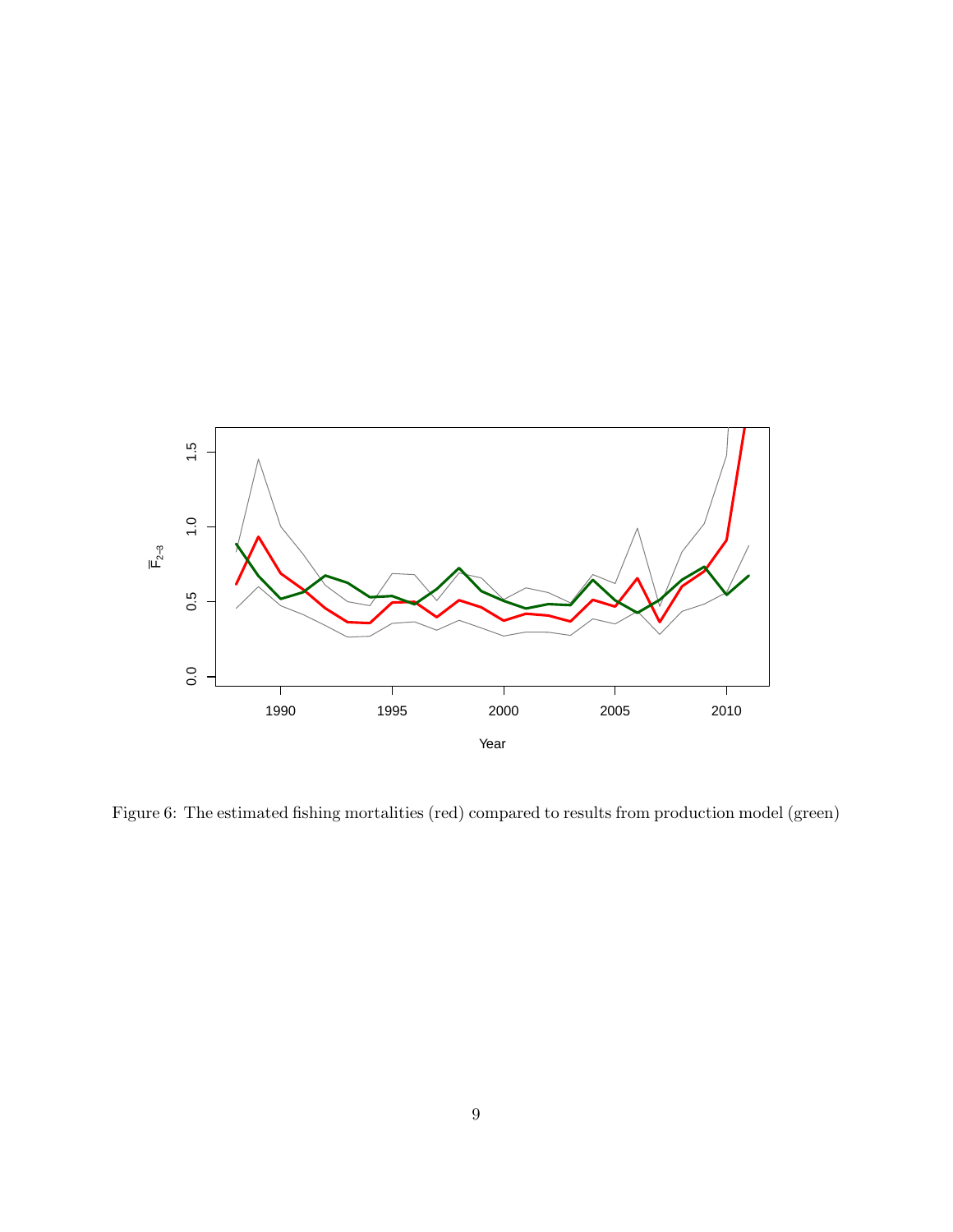

Figure 7: The estimated spawning stock biomass (red) compared to results from production model (green)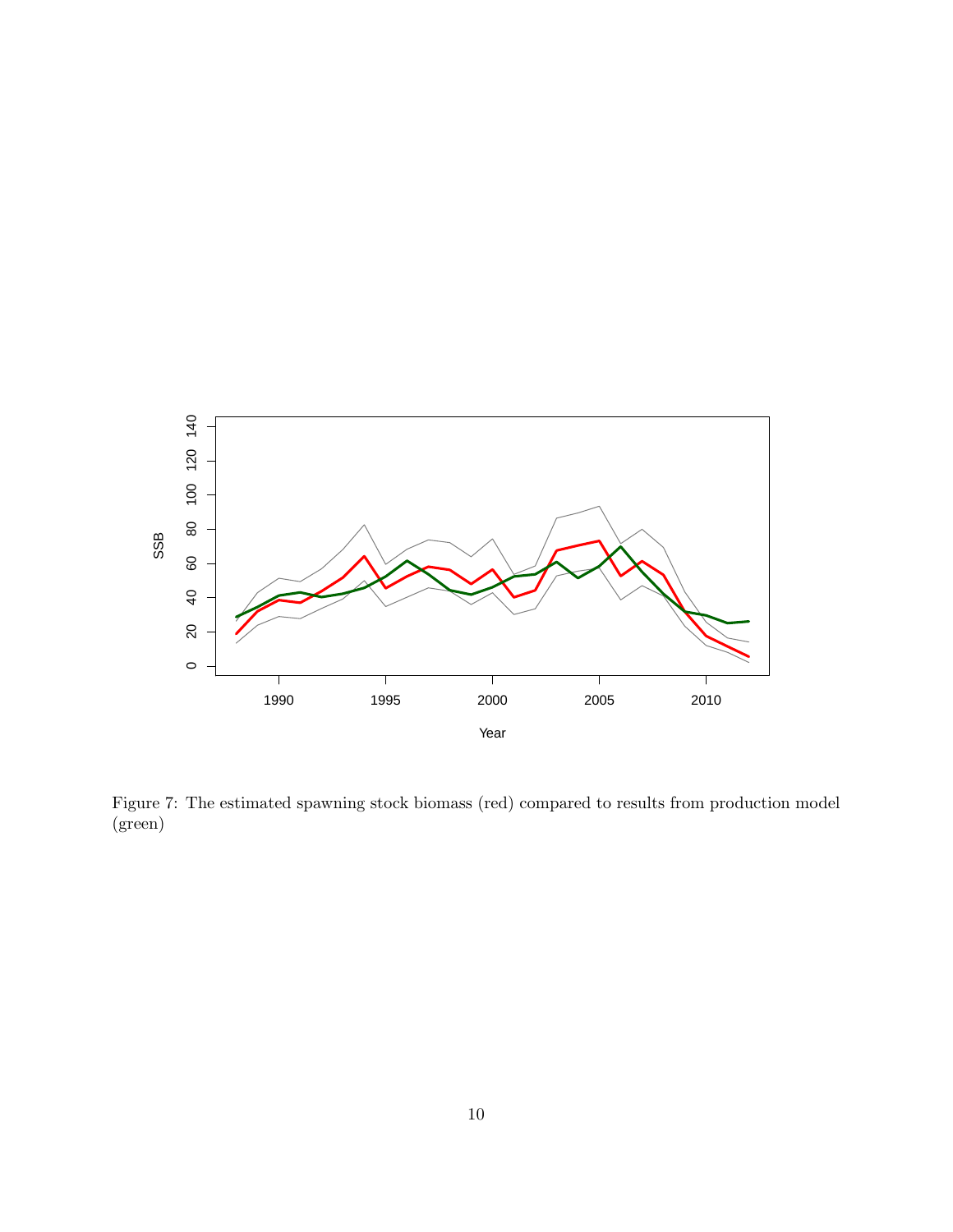

Figure 8: The estimated recruitment (age class 0)